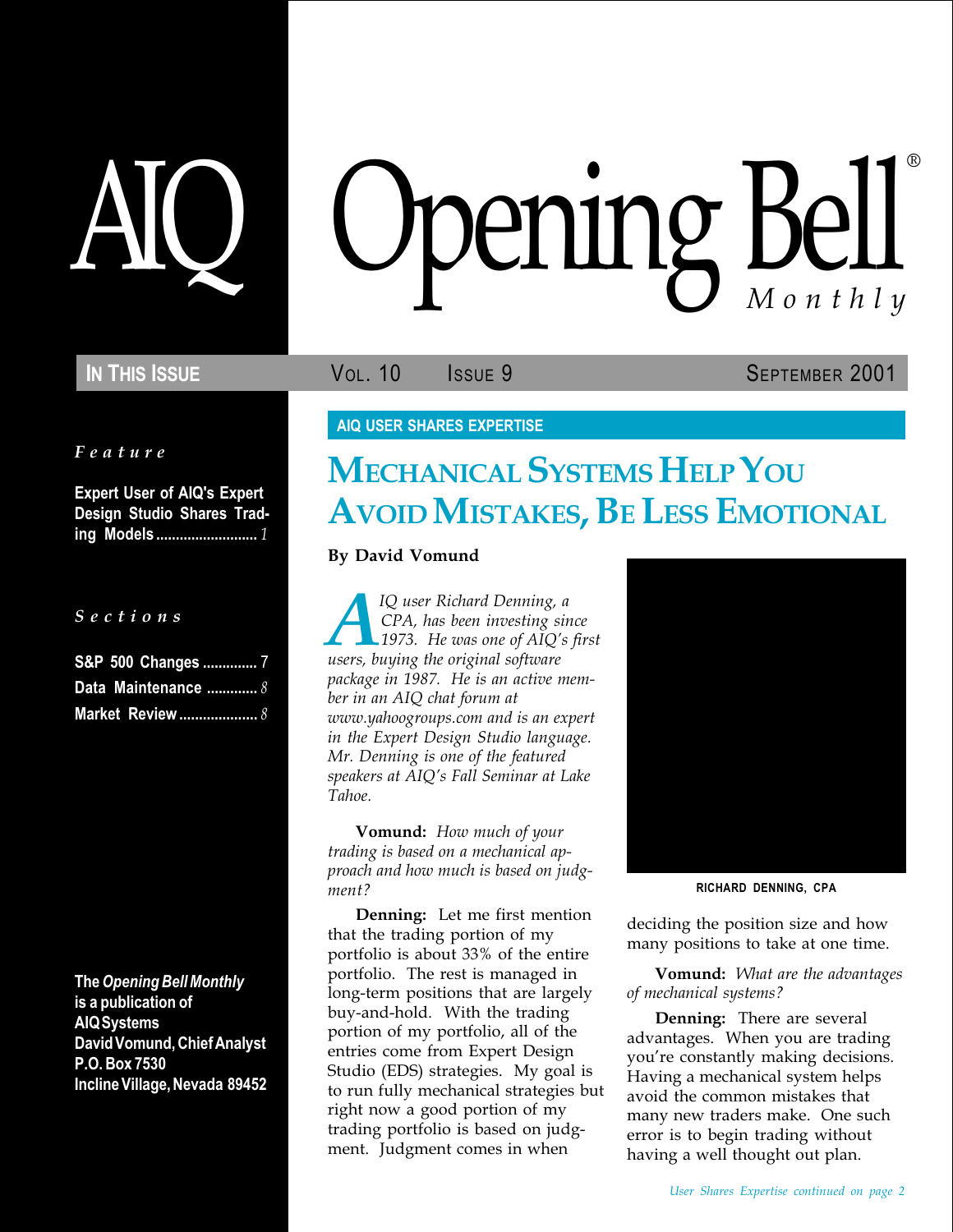#### AIQ USER SHARES EXPERTISE continued . . .

That's like taking off in an airplane without a flight plan. When you implement a mechanical system you are forced to create rules. You write them down and code them. You have to define an exit in order to run a test. You run tests over several time periods to see how different market conditions affect the final outcome. Creating a mechanical system gets you organized and allows you to look at a trading strategy as a business.

In addition, following a mechanical system helps you to achieve a more consistent approach and to be more emotionally neutral. It helps you become less dependent on your emotions and it keeps you from getting either overly optimistic when the market is extremely bullish or extremely pessimistic when the market is bearish.

Vomund: It sounds like it is useful for people to create and back test a system even if they don't want to follow a mechanical model.

Denning: That's right. It helps to organize and program your judgment. Even judgment traders must have patterns that they follow as part of their strat-

### PLEASE SEND CORRESPONDENCE TO:

Opening Bell Monthly G.R. Barbor, Editor P.O. Box 7530 Incline Village, NV 89452

AIQ Opening Bell Monthly does not intend to make trading recommendations, nor do we publish, keep or claim any track records. It is designed as a serious tool to aid investors in their trading decisions through the use of AIQ software and an increased familiarity with technical indicators and trading strategies. AIQ reserves the right to use or edit submissions.

For subscription information, phone 1-800-332-2999 or 1-775-831-2999.

© 1992-2001, AIQ Systems

egy. Running back tests and examining the trades helps you to understand the details of a trading plan and the related chart patterns. Looking at charts of the selections from the system test helps program the trader's mind for judgmental trading. The process of testing and examining the results is very important, more so than the actual system that is used. It helps the trader build confidence.

A mechanical system helps you become less dependent on your emotions and it keeps you from getting either overly optimistic when the market is extremely bullish or extremely pessimistic when the market is bearish."

The mind tends to generalize from one or two examples to the whole population. This can be extremely dangerous for a judgmental trader, as these types of generalizations do not hold up when a larger population is tested. By back testing these ideas, a judgmental trader can get a better idea of what really works and what is just an over generalization of an isolated example.

Vomund: How important is it to have a system that fits the psychological profile of a trader?

Denning: It is extremely important. Beginning traders tend to focus on the annual rate of return after running a back test. But the most important thing in fitting a particular system to the trader's personality is the kind of risk tolerance that he or she can live with. So the key is to find a system that you can live with longterm.

What often happens is you find a strategy that shows fantastic back testing results and you think,

"I'm going to make  $200\%$  a year." Then you start trading it and you find out it's really difficult to follow the system. It might be that the risk is too high and there is a lot of drawdown. If you are risk intolerant, then as soon as you get into a drawdown you give up the system and choose not to follow its rules.

Systems also need to fit your lifestyle. If you work eight hours

a day and can't follow the markets during the main trading hours, then a daytrading program won't work no matter how good the model is.

Vomund: Describe the emotional struggles you experience when you follow a purely mechanical system.

Denning: You run into the same problems as when you incorporate judgment in your analysis. During some periods you become overly optimistic. At other times you become overly pessimistic, constantly wondering whether your system is breaking down. Each system goes through bad periods so your emotions tell you to stop following the model. Ideally, if I could build a system that could monitor itself and make all the necessary decisions, I would turn it over to a non-biased third party who would then execute the trades. The best-nonbiased party would be a computer that is a fully automated trading platform. That would totally eliminate the tendency to not follow the rules.

**Vomund:** Do you prefer to trade trend-following systems or countertrend systems?

Denning: I run both, but even with the trending systems, I prefer to enter after a retracement in price has occurred. The very short-term systems are often counter-trend. For example, I'll go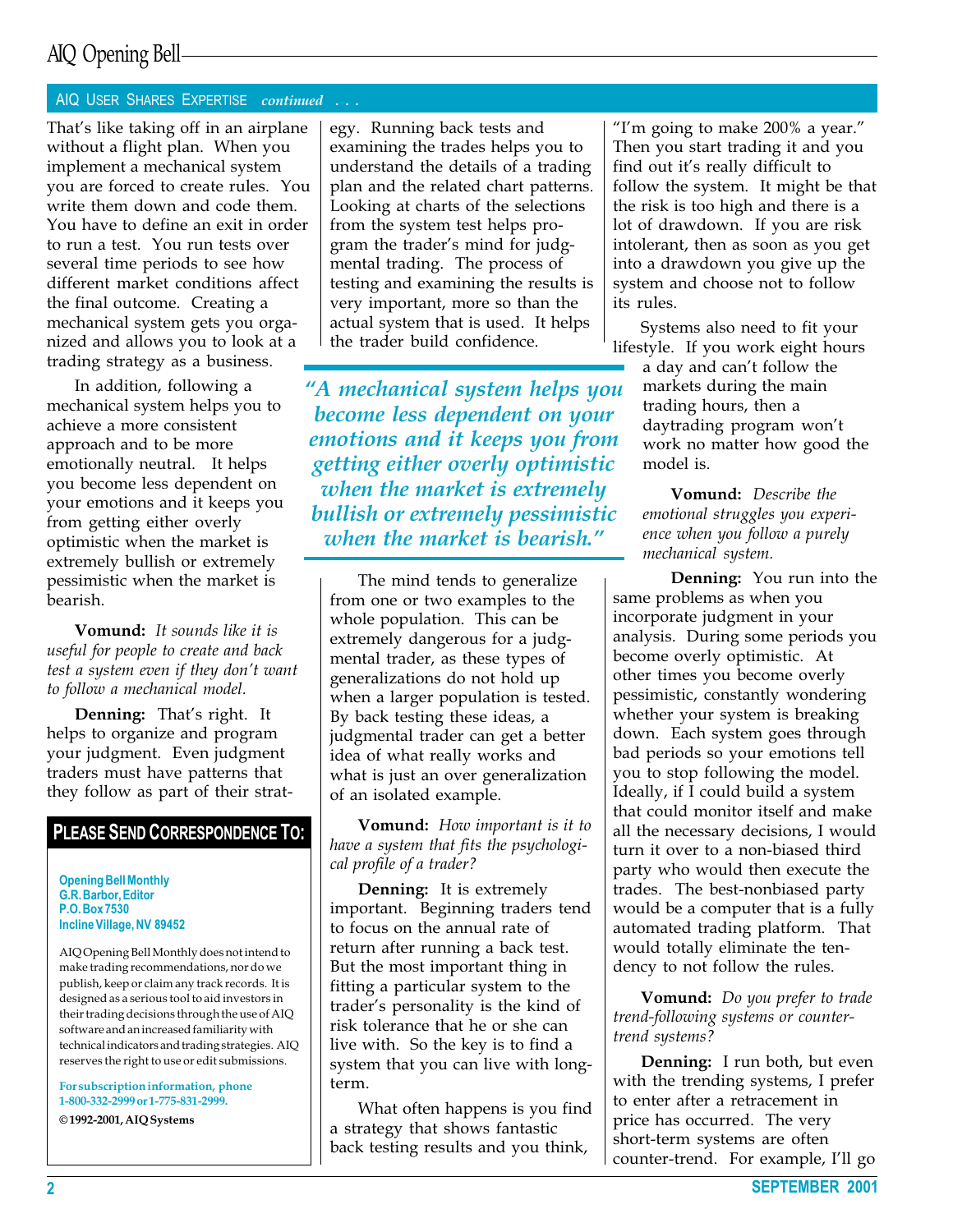#### AIQ USER SHARES EXPERTISE continued . . .

long when the security is near the lower AIQ band looking for a oneto-three day reversal.

Uptrending securities trade between the 20-day moving average and the upper AIQ band. For trending trades, I look for stocks that have hit the upper AIQ band but have retraced back to the 20 day moving average. So I'm trading in the direction of the overall intermediate term trend but there is a counter-trend element as well.

My goal is to run four systems that include both trend following and counter-trend systems on different time frames, and run these systems against the background of the long term buy and hold portion of the portfolio. There is an excellent article by Tushar Chande in the July 2001 issue of Futures magazine. He tested four different categories of systems based on how fast they enter and exit and found that combining the systems from the different categories produced the lowest standard deviation and the highest overall return. As market conditions are constantly changing from trending to trading range, the objective is to have at least two systems, one that will do well in the trending environment and the other in the trading range environment.

#### **Vomund:** What type of exit strategies do you find work well in your back tests?

Denning: An effective shortterm sell strategy, called One Down or Two Up, was developed by another AIQ user, Monty Webb. Basically, if the stock closes below the open for the day then you sell the next day. In addition, if it closes higher two days in a row then you sell the next day. This method seems to work on

counter-trend systems where generally two good up days in a row is all you will get.

I'm also a frequent user of fixed time stops. In designing a system I'll try using a 1-day hold, 2-day hold, 3-day hold, 4-day hold, and a 5-day hold. Looking at the return figures for different time periods can give you useful information on your system. If you see a retracement occurring right after your purchase, then you can change the system to enter at a delayed date. For instance, if you see a retracement on the first and second day after the buy point, then the system can be changed to buy on day three. This also gives you an idea of what the best

As market conditions are constantly changing ... the objective is to have at least two systems, one that will do well in the trending environment and the other in the trading range environment."

holding period is for the particular system being tested.

I have found that 2, 5, and 10 day fixed holding periods work very well with retracement entry systems. If the system is countertrend, I use 2 days and if it is a trending system I will use 5 to 10 days depending on the market conditions. In the 1998, 1999, and early 2000 markets, I was using the 10-day fixed exit on my retracement trending systems and it worked very well. In some cases I took profits early. Upon later analysis I discovered that I would have done even better to stay with the 10-day fixed hold.

I am working on a variable 5 to 10-day stop that would automatically adjust down as market

conditions move from favorable to unfavorable. When the relative strength of the SPX starts gaining on that of the NASDAQ, I would bring the stop down to 5 days. When the reverse situation occurs, the system would increase it back up to 10 days. These time periods tend to work well because they fit the short term cycles that are predominant in the stocks.

As a further enhancement to time stops I have developed a different kind of variable time stop. For this type of time stop the fixed period is extended for  $"X"$ days past the last signal. This can only be used on systems that give multiple signals over a short period of time. Therefore, if you

have a 2-day holding period and you get another buy signal on day two, then you would hold the position an additional two days, making it a 4-day holding period by exiting on the fifth day. I've programmed this into EDS.

Vomund: As you create a model, can you explain the tradeoff between adding rules to improve the accuracy of a system versus over back-fitting a system? When do you know that a system is over optimized?

Denning: That is a difficult problem but there are some rules of thumb that help. The first rule is to keep the systems simple. The simpler the system, the more robust it will be and the greater the likelihood it will hold up during varying market conditions. Ive seen people add a lot of rules to their systems. Each rule cuts the number of trades down to where there are so few trades that it's not statistically valid. A large annual percentage return can fool you if that is all you are looking at. I think if you have more than five rules, then the chance of having a User Shares Expertise continued on page 4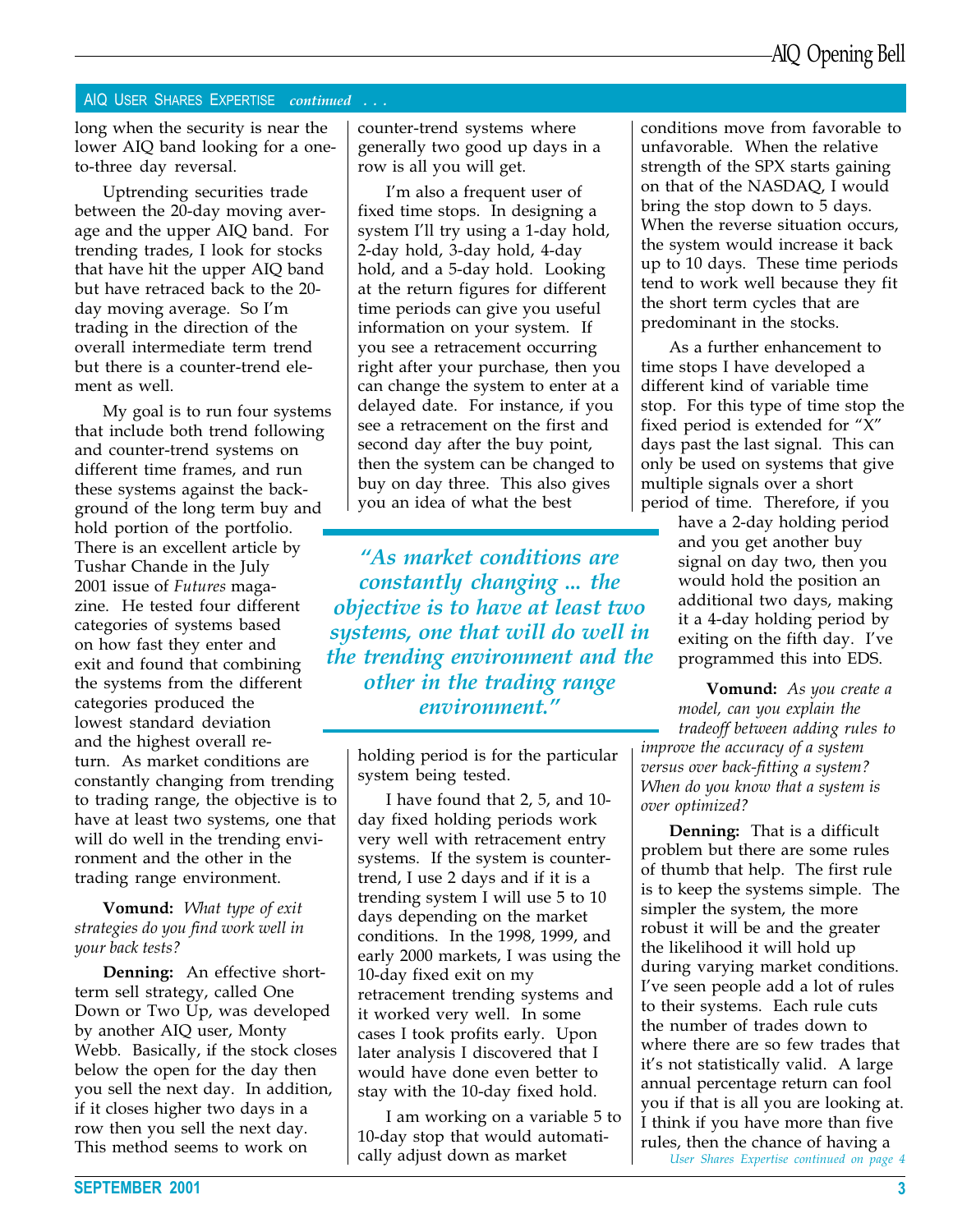#### AIQ USER SHARES EXPERTISE continued

curve-fitted system dramatically increases. The five-rule limit doesn't include data filter rules (i.e. requiring a minimum price or minimum volume).

It helps to have rules that have logical relationships. You can create a system that appears to work by looking at whether an AFC or NFC football team wins the Super Bowl but that's not logical. If it has worked in the past it is strictly just by chance. A computer cannot tell the difference between a chance relationship and one that has cause and effect. This is where it is important to really understand what you are doing so that you don't end up programming chance relationships that will not repeat in the future.

To check for over-optimization you can test your system with a different set of data. That means after you create your system using, say, two years of data and the system is set, then you test it with data from a different two year time period. You then compare the results. It's also best if you check the system out with different market conditions and many different trading vehicles. It is easier to get an over optimized system if you are designing it to trade just one stock. This is one of the major advantages of  $AIQ - it$ can quickly test your system over thousands of stocks and show you the overall results.

Vomund: How many trades per year would you like to see in a back test?

Denning: I like to see at least 200 trades per year. If there are fewer trades than that, then I use the rules as a more restrictive subset of a broader trading system to pick out the better trades. It's important that the trades are spread throughout the year as well. If the majority of trades

| Denning VCR.EDS - Expert Design Studio                       |                                              |                      |                           |                  |  |
|--------------------------------------------------------------|----------------------------------------------|----------------------|---------------------------|------------------|--|
| <b>File</b><br>Test<br>Help<br><b>View</b>                   |                                              |                      |                           | <b>Figure 1</b>  |  |
| $ \boldsymbol{\varXi} $ b $ \boldsymbol{\varXi} $ lain<br>At |                                              | ЮI                   | iøøf'                     |                  |  |
| Summary  <br>Positions                                       |                                              |                      |                           |                  |  |
|                                                              |                                              |                      |                           |                  |  |
| Denning VCR GoLong                                           |                                              | Winners              | Losers                    | Neutral          |  |
| Number of trades in test:                                    | 1626                                         | 1078                 | 529                       | ----------<br>19 |  |
| Average periods per trade:                                   | з                                            | з                    | 4                         | 3                |  |
| Maximum Profit/Loss:                                         |                                              | 95.32%               | $[59.42]$ %               |                  |  |
| Average Drawdown:<br>Average Profit/Loss:                    | $[4.67]$ %<br>7.17%                          | $(1.80)$ %<br>14.79% | $(10.69)$ %<br>$[8.12]$ % |                  |  |
| Average OTC Profit/Loss:                                     | 1.18%                                        | 2.01%                | $(0.47)$ %                |                  |  |
| Probability:                                                 |                                              | 66.30%               | 32.53%                    |                  |  |
| Average Annual ROI:<br>Annual OTC (Buy & Hold):              | 672.21%<br>$(5.64)$ %                        | 1515.86%             | (647.23)%                 |                  |  |
| <b>Reward/Risk Ratio:</b>                                    | 3.71                                         |                      |                           |                  |  |
| Start test date:                                             | 12/31/98                                     |                      |                           |                  |  |
| End test date:                                               | 08/17/01                                     |                      |                           |                  |  |
| <b>Pricing Summary</b><br>Entry price: [Open]                |                                              |                      |                           |                  |  |
| Exit price: [Open]<br>Exit Summary                           | Exit is 2 days after last<br>signal is given |                      |                           |                  |  |
| On Rule LongExit (1)                                         |                                              |                      |                           |                  |  |
|                                                              |                                              |                      |                           |                  |  |
|                                                              |                                              |                      |                           |                  |  |
|                                                              |                                              |                      |                           |                  |  |
| For Help, press F1                                           |                                              |                      |                           |                  |  |

come in one month, then the system won't work as well as the EDS Summary Report indicates. If a back test shows outstanding results but AIQ's new Portfolio Simulator (new function in the Portfolio Manager application) reveals a much lower return, then the best of the buy signals may have been clumped into one or several small time periods.

AIQ has a great feature that allows you to export the EDS and Portfolio Simulation results to Excel. By using the graphing, statistical, and subtotal function in Excel, I get a much better understanding of what the system is doing. Just graphing the signals per day over a four year time period is very revealing.

Vomund: Can you show us one of your EDS models?

**Denning:** The example that I'll cover uses a custom indicator that I designed called the Volume Climax Reversal indicator. For this indicator, I first compute a volume ratio, which compares today's volume to its 50-day exponential

moving average.

Next I compute an inverted 5 day rate of change. When I designed this indicator, I was mainly interested in finding buying opportunities when stocks are low, so I inverted the ratio to show a positive value when there was a fast rate of decline in price. I take the value of the close 5 days ago divided by the current close and convert this to a percentage.

The Volume Climax Reversal indicator is computed by multiplying the volume ratio times the inverted 5-day rate of change. I plot this indicator with two horizontal lines at  $60$  and  $-60$ . For this indicator, I look for levels greater than 60. The EDS formula is:

#### VCR is [volume] / expavg([volume],50) \*  $\text{(val([close],5) / [close] - 1)}$  \*100.

Editors Note: For an explanation on how to create your own indictors refer to TradingExpert's User Reference Manual page 599.

I've created an EDS scan which looks for the Volume Climax Reversal indicator to be above 60,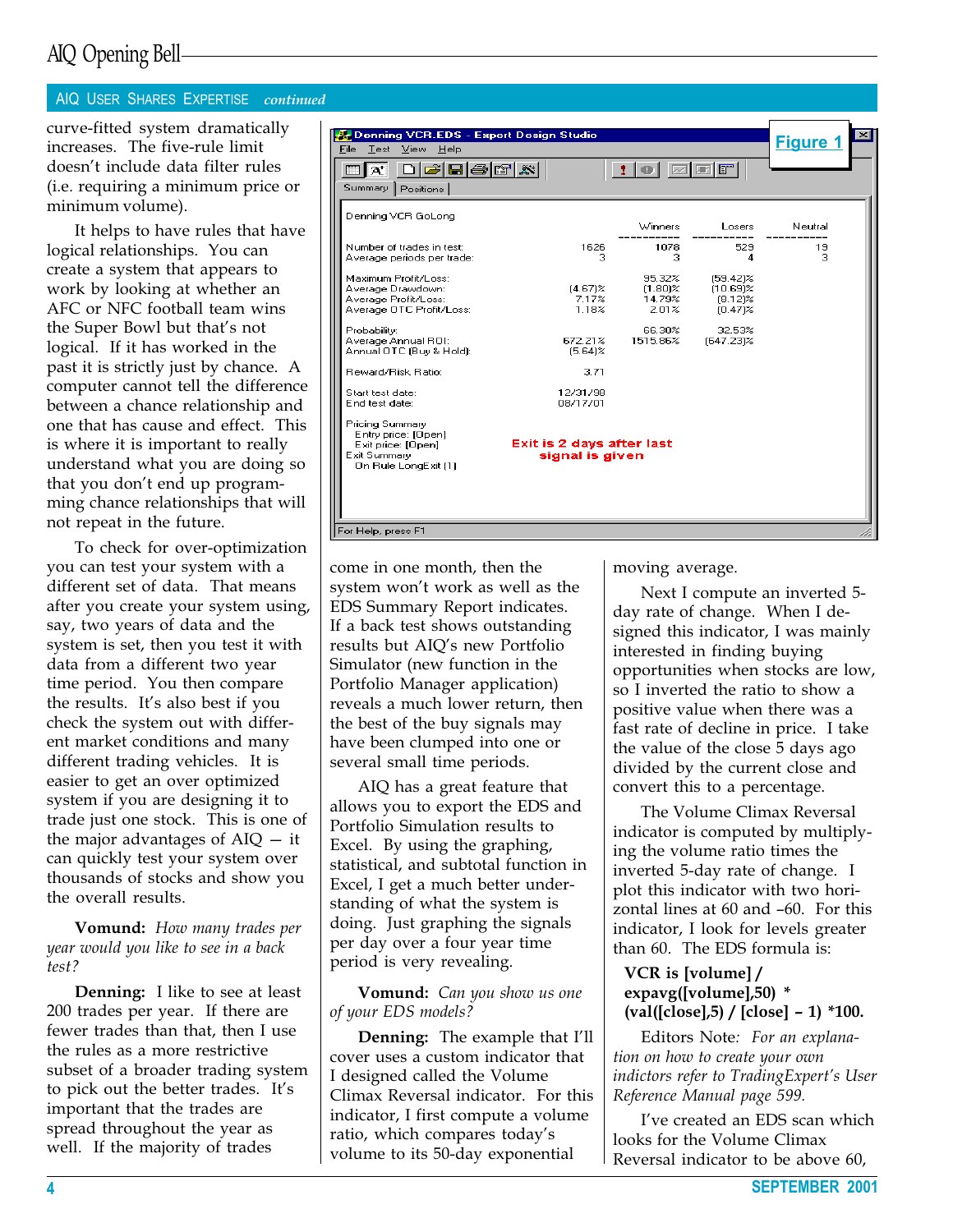#### AIQ USER SHARES EXPERTISE continued

an opening price to be below the lower AIQ band, and a Wilder RSI below 30. The rules for shorting are just reversed. All of the indicators are coded into the EDS file except the AIQ bands. You must set the IT ESA to 20 in Charts to duplicate the returns. In addition, the size of the database that is used affects the results. I try to keep in my database all of the stocks that are trading over 50,000 average daily shares and have a price of at least \$5. This scan is designed to be run on a large database as it is looking for extreme conditions and needs lots of stocks to find enough trades.

I find that the best way to enter these trades is to watch for the stock to gap down at the open (but less than a 10% gap) after a signal, and then to trade up from the open by a fourth of the stock's average true range over the last 30 days. This helps to eliminate those that are continuing to plunge.

A tiebreaker method that tests fairly well is one based on another custom indicator. I multiply the built-in phase indicator by  $-1$  and

| <b>Account Statistics/Analysis</b>                                                                                                          |                                                   |                                          |                                                                                                        | <b>Figure 2</b> |  |
|---------------------------------------------------------------------------------------------------------------------------------------------|---------------------------------------------------|------------------------------------------|--------------------------------------------------------------------------------------------------------|-----------------|--|
| Start date:                                                                                                                                 | 12/31/98                                          |                                          |                                                                                                        |                 |  |
| End date:                                                                                                                                   | 08/17/01                                          |                                          |                                                                                                        |                 |  |
|                                                                                                                                             |                                                   | Winners                                  | Losers                                                                                                 | Neutral         |  |
| Number of trades:<br>Average periods per trade:                                                                                             | 890<br>з                                          | 500<br>з                                 | 390<br>4                                                                                               | Ω<br>n.         |  |
| Maximum Profit/Loss:<br>Average Drawdown:<br>Average Profit/Loss:<br>Average OTC Profit/Loss:                                               | $[6.37]$ %<br>3.32%<br>0.09%                      | 124.86%<br>$[2.31]$ %<br>11.72%<br>0.74% | $(59.43)$ %<br>$[11.58]$ %<br>$(7.45)$ %<br>$(0.74)$ %                                                 |                 |  |
| Probability:<br>Average Annual ROI:<br>Annual OTC (Buy & Hold):                                                                             | 309.57%<br>$(5.64)$ %                             | 56.18%<br>1155.85%                       | 43.82%<br>(650.93)%                                                                                    |                 |  |
| <b>Beward/Bisk Batio:</b><br>Portfolio:                                                                                                     | 2.02                                              |                                          |                                                                                                        |                 |  |
| <b>Starting Balance:</b><br>Ending Balance:<br>Gain/Loss:<br>Gain/Loss %:                                                                   | 100000.00<br>1452705.00<br>1352705.00<br>1352.70% |                                          | Tiebreaker=PhaseATRpct<br>with Decending Rank;<br>Position Size = 10%:<br>2 Positions per Day; Pyramid |                 |  |
| Account default strategy:<br>VCR OB<br>Pricing Summary<br>Entry price: [Open]<br>Exit price: [Open]<br>Exit Summary<br>On Rule LongExit (0) |                                                   |                                          | <b>Positions: Reinvest Profits</b>                                                                     |                 |  |
|                                                                                                                                             | $\overline{\mathsf{R}}$                           | Print                                    |                                                                                                        |                 |  |
|                                                                                                                                             |                                                   |                                          |                                                                                                        |                 |  |

that by an Average True Range Percent and then do a descending ranking to choose the positions to trade. Judgment traders can examine the charts of all the selections and enter only those with the best looking charts after seeing that the stock is trading up from the open.

| <b>BAccount Statistics/Analysis</b>                                                                                                         |                                                   |                                         |                                                                                                            | <u>Figure 3</u>                |
|---------------------------------------------------------------------------------------------------------------------------------------------|---------------------------------------------------|-----------------------------------------|------------------------------------------------------------------------------------------------------------|--------------------------------|
| Start date:<br>End date:                                                                                                                    | 12/31/98<br>8/17/01                               |                                         |                                                                                                            |                                |
|                                                                                                                                             |                                                   | Winners<br>-------------                | Losers                                                                                                     | Neutral                        |
| Number of trades:<br>Average periods per trade:                                                                                             | 514<br>3.                                         | 281<br>з                                | _____________<br>233<br>4                                                                                  | =============<br>n<br>$\Omega$ |
| Maximum Profit/Loss:<br>Average Drawdown:<br>Average Profit/Loss:<br>Average OTC Profit/Loss:                                               | $(7.35)$ %<br>2.14%<br>$(0.23)$ %                 | 76.50%<br>$[2.55]$ %<br>11.47%<br>0.60% | $[59.42]$ %<br>$[13.14]$ %<br>$(9.12)$ %<br>$[1.24]$ %                                                     |                                |
| Probability:<br>Average Annual ROI:<br>Annual OTC (Buy & Hold):                                                                             | 199.04%<br>$[33.14]$ %                            | 54.67%<br>1165.47%                      | 45.33%<br>(772.20)%                                                                                        |                                |
| Reward/Risk Ratio:                                                                                                                          | 1.52                                              |                                         |                                                                                                            |                                |
| Portfolio:<br><b>Starting Balance:</b><br>Ending Balance:<br>Gain/Loss:<br>Gain/Loss %:                                                     | 100000.00<br>5528339.00<br>5428339.00<br>5428.34% |                                         | Tiebreaker=PhaseATRpct<br>with Decending Rank;<br>Position Size = $20\%$ :<br>2 Positions per Day; Pyramid |                                |
| Account default strategy:<br>VCR OB<br>Pricing Summary<br>Entry price: [Open]<br>Exit price: [Open]<br>Exit Summary<br>On Rule LongExit (0) |                                                   |                                         | <b>Positions: Reinvest Profits</b>                                                                         |                                |
|                                                                                                                                             | $\overline{\mathsf{nk}}$                          | Print                                   |                                                                                                            |                                |

This system comes with the usual disclaimer  $-$  it is provided as an example of a trading system and I am not recommending that anyone actually trade these signals. I do not claim that this system will be profitable in the future or that profit and losses will be similar to those shown in the examples. This system is difficult to trade as it can be likened to attempting to "catch a falling knife" in a volatile environment.

**Figure 1** shows a 2.7 year back test of the system on a database of 3113 stocks. It shows 1626 signals with average profit per signal of 7.17%, an R/R of 3.71, and an AAROI of 672%. The sell strategy is set for a fixed two-day holding period past the last entry signal. I've also run this test using the AIQ Portfolio Simulator.

The results were not as good as the EDS test led us to believe (Figures 2  $\&$  3). The two simulation runs used different position sizing criteria. In Figure 2, the capitalization was 10% per posi-

User Shares Expertise continued on page 6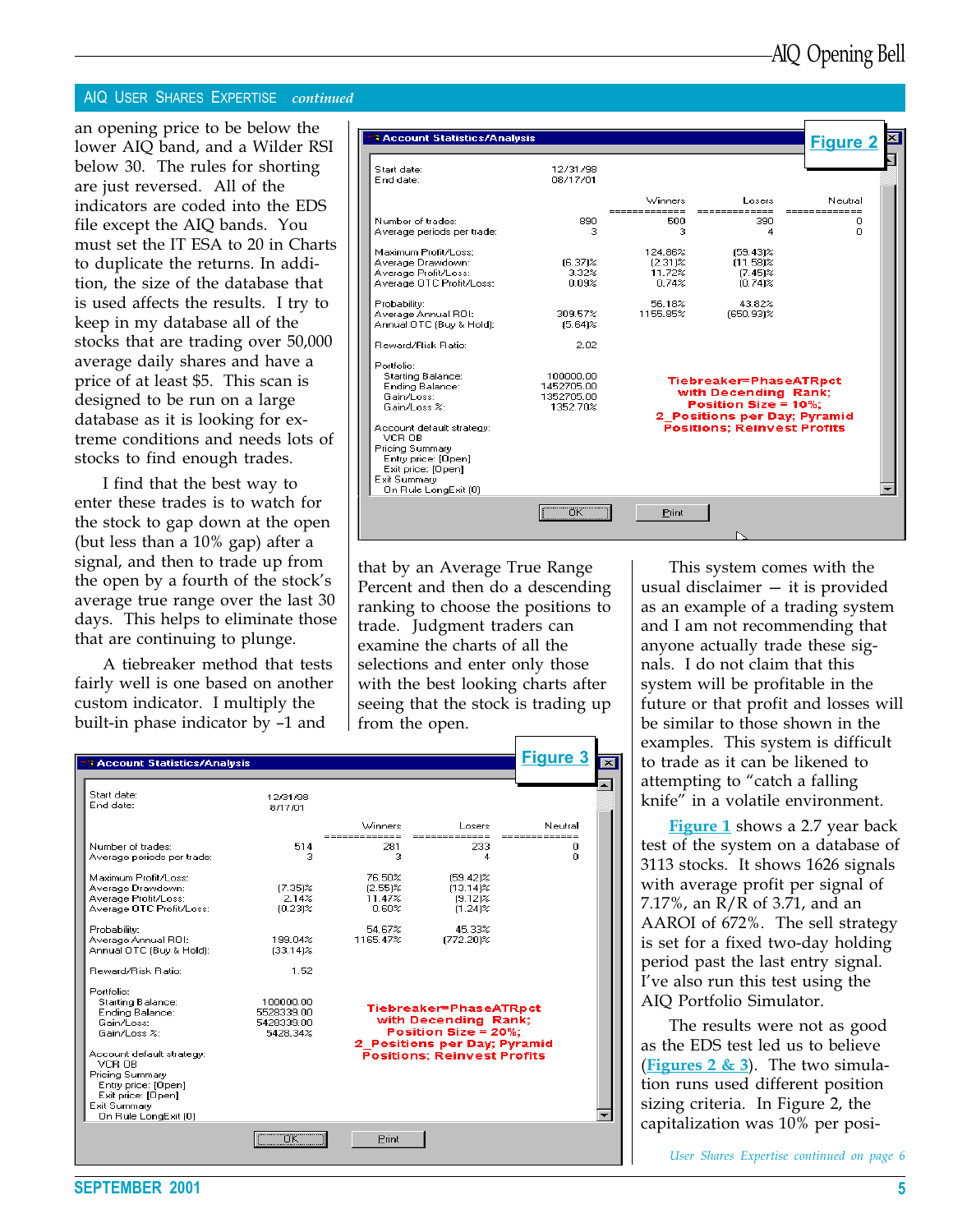#### AIQ USER SHARES EXPERTISE continued

tion, 2 trades per day, 12 maximum positions, reinvest profits, and pyramid positions. In Figure 3, the position size was increased to 20% and the maximum positions reduced to 6. Using the 20% position sizing approach the account grew from \$100,000 to \$5,528,339 vs. \$1,452,705 for the 10% sized positions. On the 20% sized positions, the average profit per trade was 2.14%, with an R/R of 1.52 and an AAROI of 199%.

The reason for the lower results in a more realistic Simulation test is that the system tends to generate the best signals in bunches and these can't all be taken in actual trading. In addition, commissions and slippage reduce the actual profit.

Editor's Note: The new Portfolio Simulator is covered in the TradingExpert User Reference Manual on page 470.

An example of a stock that passes this filter is AVNT (Figure  $\frac{4}{2}$ . The stock opened below its lower AIQ trading band and its Volume Climax Reversal indicator was above 60 and the Wilder RSI was below 30.



You'll notice in Figure 4 that I'm plotting Fixed Upper AIQ and Fixed Lower AIQ instead of the regular AIQ bands. These are really the same indicators. In the middle of a chart, the AIQ bands change as more data is added so I use an EDS formula in order to have fixed bands (the idea for



using fixed bands also comes from AIQ user Monty Webb). The formula is:

#### FixedLowerAIQ is [Lower AIQ]. !Plot as custom indicator on chart

#### FixedUpperAIQ is [Upper AIQ]. !Plot as custom indicator on chart

This system is set up to find short sale candidates as well. You simply reverse the parameters the stock must have a Volume Climax Reversal indicator below 60, an opening price above the upper AIQ trading band, and an RSI above 70. The test results are not shown, but they are not as favorable as trading the long side.

Additional tests were run using Excel and TradeIt!, a freeware program from AIQ user Chris Kruza that is available in the shared files area of the AIQ-EDS email list at www.yahoogroups.com. I exported the 20% capitalization simulation run to Excel and then computed the monthly return % (Figure 5) and the cumulative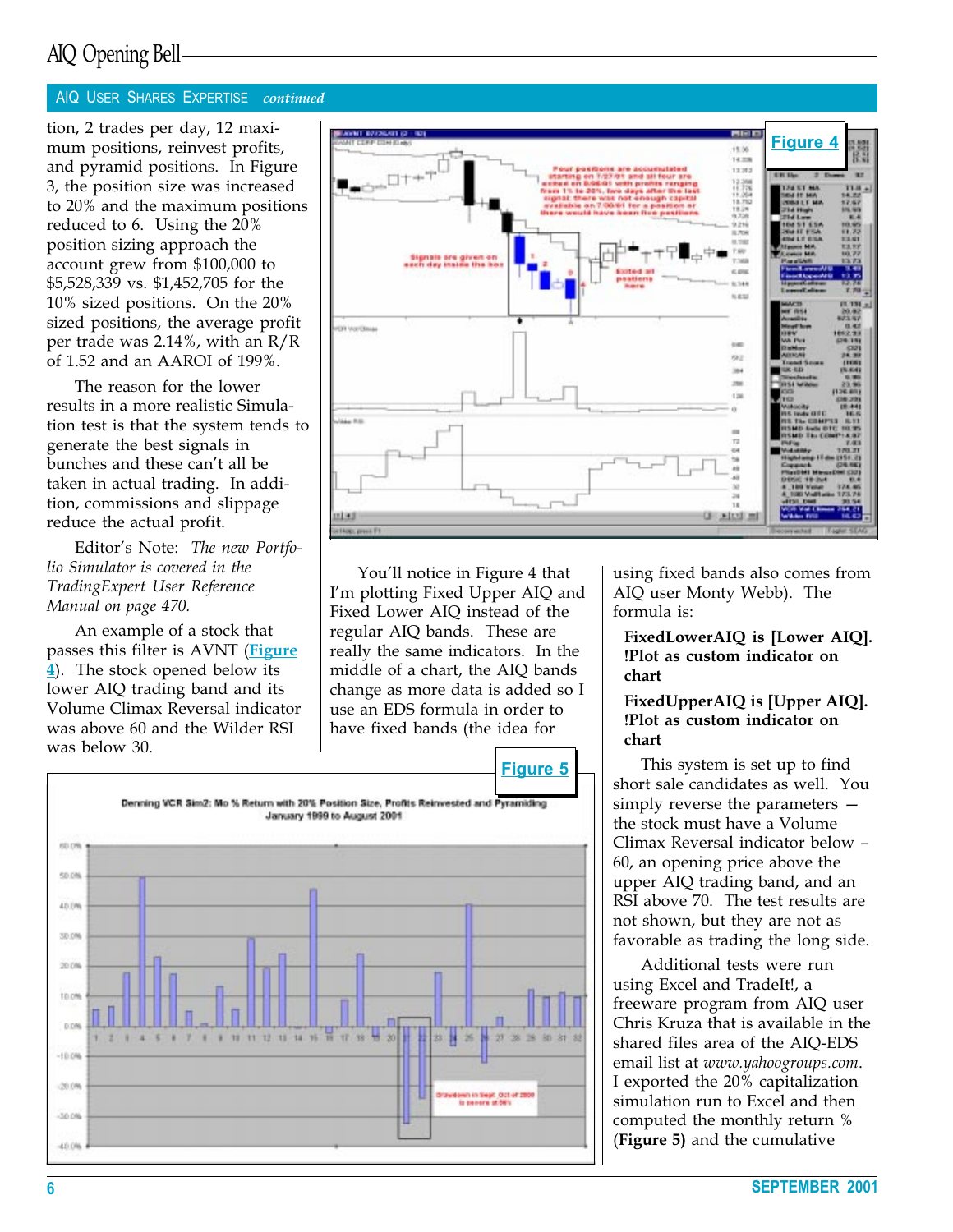#### AIQ USER SHARES EXPERTISE continued

equity curve (Figure 6). Similar graphs can be produced with TradeIt! By taking four times the standard deviation of the monthly returns (as computed by Excel) we can estimate the expected maximum future drawdown from a system. The standard deviation of the monthly returns from the 20% sized simulation times four yields an expected maximum drawdown of 55%. We see that September and October of 2000 experienced a drawdown of 56% (Figure 5) so hopefully the maximum is now behind us.

Since this system incurs severe drawdowns, most will find it unacceptable to trade with the 20% position size. We should go back and choose a different position sizing to try to reduce the maximum drawdown. If we go back to the 10% position size, the drawdown is reduced to a total of 25% for September and October of 2000 (Figure 7). This illustrates the trade off that often occurs between total profit and drawdown.

Editors Note: AIQ users can download this EDS file at



www.aiqsystems.com. Click on Educational Products and then Opening Bell. Click on the proper file at the bottom right section of the screen.



**Vomund:** Thank you for sharing your thoughts with us. We look forward to hearing your presentation at AIQ's seminar in October.  $\blacksquare$ 

Richard Denning can be contacted at rdencpa@ix.netcom.com.

Pepsi Bottling Group (PBG) replaces Adaptek Inc. (ADPT). PBG is added to the Soft Drinks (SODAGRP) group.

TMP Worldwide (TMPW) replaces CIT Group (CIT). TMPW is added to the Advertising (SERVICEA) group.

John Hancock Financial Services (JHF) replaces Harcourt General Inc. (H). JHF is added to the Life & Insurance (INSURALI) group.

Zions Bancorp (ZION) replaces Alza Corp. (AZA). ZION is added to the Banks (BANKGRP) group.